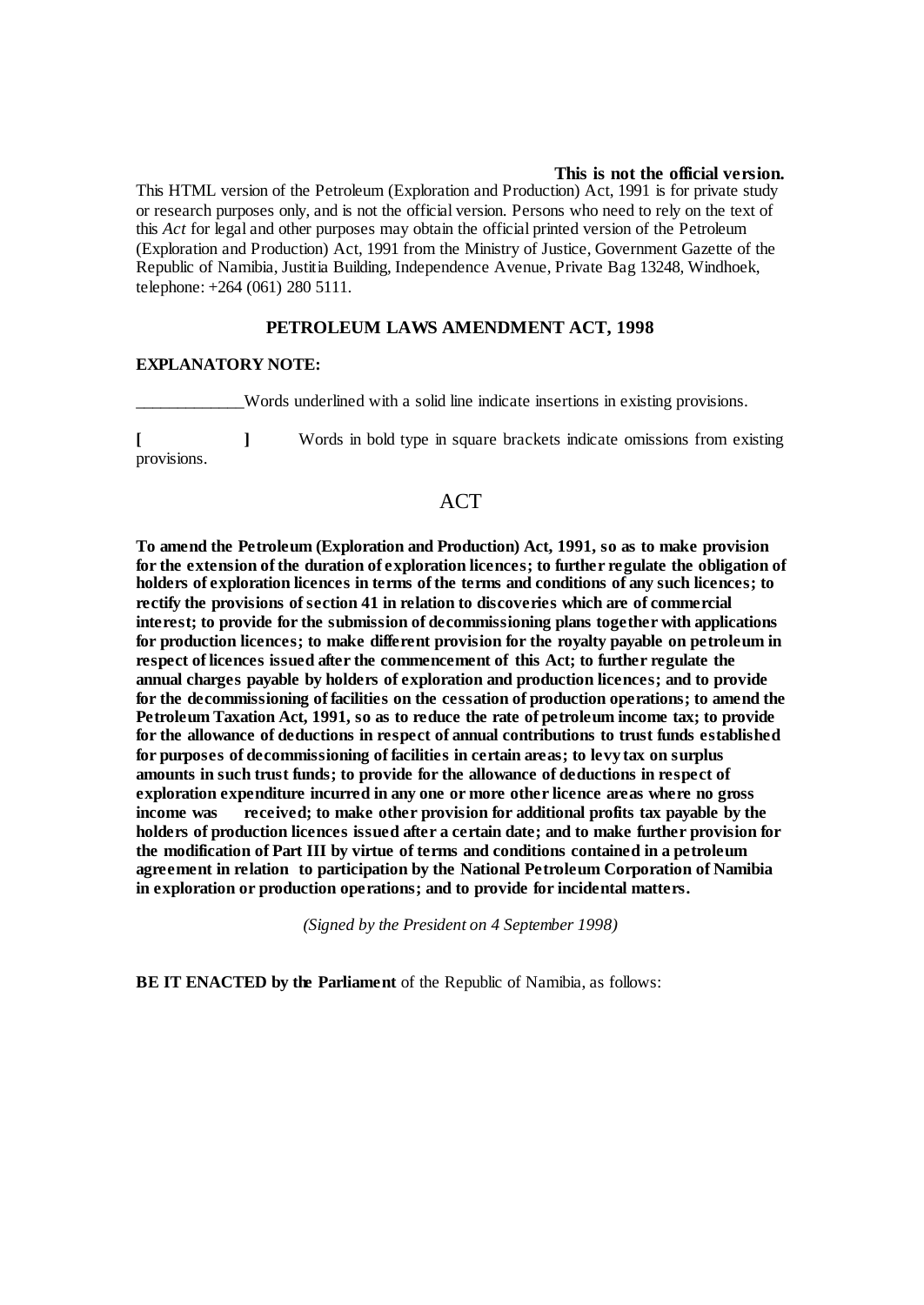### **Amendment of section 30 of Act 2 of 1991**

**1.** Section 30 of the Petroleum (Exploration and Production) Act, 1991, is hereby amended by the insertion of the following subsection after subsection (2):

"(2A) Notwithstanding the provisions of subsection (1), the Minister may, upon an application made by the holder of an exploration licence not later than 90 days before the expiry of the period or further period. as the case may be, determined in terms of paragraph "a) or (b) of that subsection or subsection (2), extend, on good grounds shown in that application, the period so determined to a period which would, together with the period so determined, not exceed –

(a) in the case of a period determined in terms of paragraph (a) of subsection (1), a period of five years; or

(b) in the case of any further period determined in terms of paragraph (b) of subsection  $(1)$  or the further period determined in terms of subsection  $(2)$ , a period of three years,

which period shall for purposes of any provision of this Act be deemed to be the period determined at the time of the granting or renewal, as the case may be. of the exploration licence.".

# **Amendment of section 38 of Act 2 of 1991**

**2.** Section 38 of the Petroleum (Exploration and Production) Act, 1991, is hereby amended by the substitution for paragraph (d) of subsection (1) of the following paragraph:

> "(d) remove from such exploration area, or otherwise deal with, as directed by the Minister in consultation with the Minister or Ministers responsible for environment, fisheries and finance, all **[structures, equipment and other goods]**  installations. equipment, pipelines and other facilities, whether on-shore or offshore, not used or intended to be used in connection with such exploration operations;".

#### **Amendment of section 41 of Act 2 of 1991**

**3.** Section 41 of the Petroleum (Exploration and Production) Act, 1991, is hereby amended by the substitution for paragraph (b) of subsection (2) of the following paragraph:

"(b) is, having regard to information available to him or her and after having considered any representations made to him or her by virtue of the notice referred to in paragraph (a), satisfied that the discovery is **[not]** of **[any]** potential commercial interest.".

### **Amendment of section 46 of Act 2 of 1991**

**4.** Section 46 of the Petroleum (Exploration and Production) Act, 1991, is hereby amended –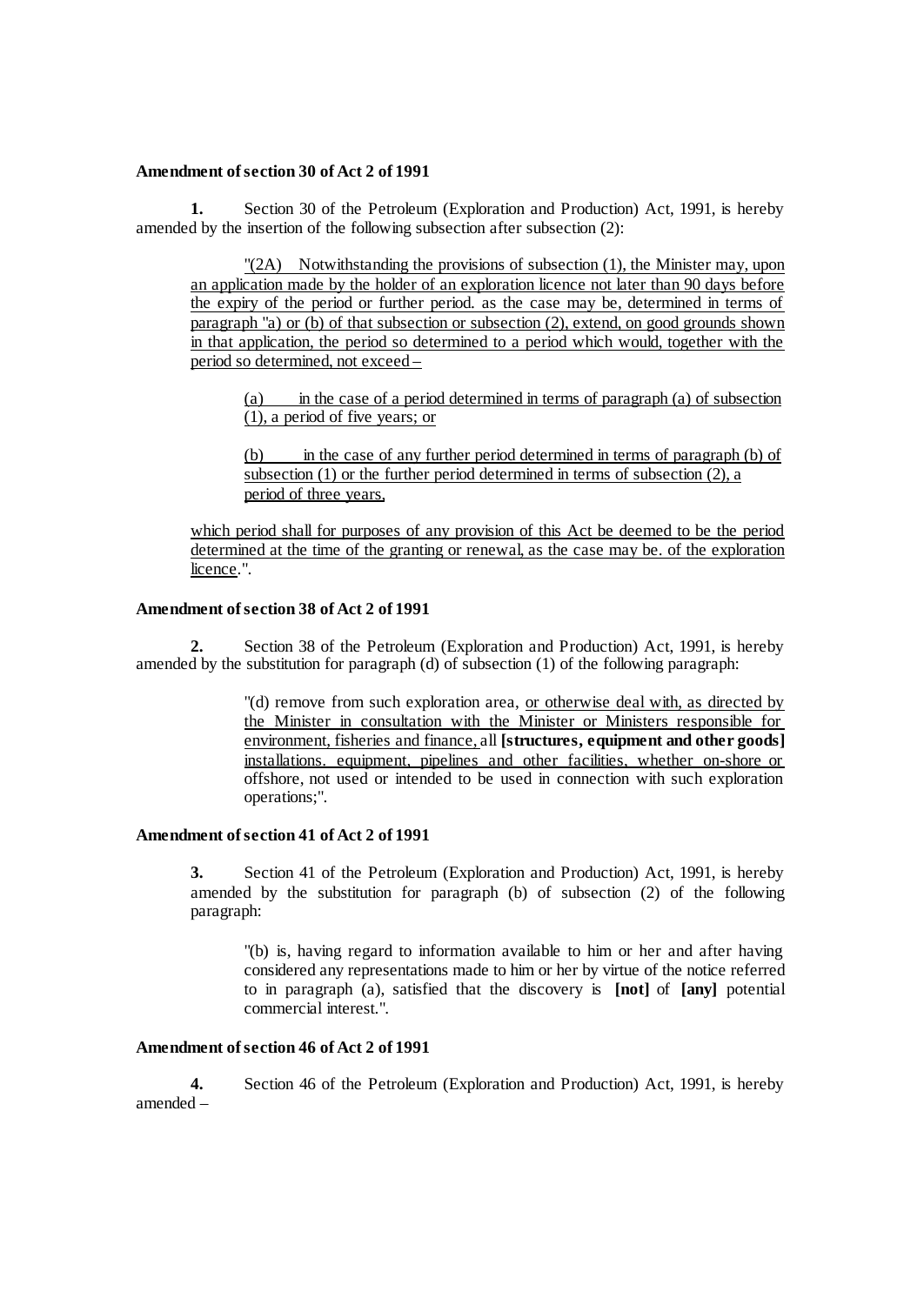(a) by the substitution for subparagraph (vi) of paragraph (i) of subsection (2) of the following subparagraph:

"(vi) the manner in which it is intended to prevent pollution, to deal with waste, to safeguard the natural resources **[to reclaim and rehabilitate land disturbed by way of the production operations]** and to minimize the effect of such operations on land adjoining the production area;"; and

(b) by the insertion after subparagraph (vi) of paragraph (*i*) of subsection (2) of the following subparagraph:

"(viA) separate decommissioning plans in respect of the production area and any area outside such production area where activities in connection with the production operations in such production area are being carried out, setting out to the satisfaction of the Minister (acting in consultation with the Minister or Ministers responsible for environment, fisheries and finance), the measures proposed to be taken after cessation of such production operations to remove or otherwise deal with all installations, equipment, pipelines and other facilities, whether on-shore or off-shore. erected or used for purposes of such operations and to rehabilitate land disturbed by way of such operations, which plans shall include –

(aa) the estimated time at which such decommissioning would occur;

(bb) the extent of such decommissioning;

(cc) the manner in which such decommissioning would take place;

(dd) the estimated cost of such decommissioning; and

(ee) such other measures or information as the Minister may determine;".

#### **Substitution of section 62 of Act 2 of 1991**

**5.** The following section is hereby substituted for section 62 of the Petroleum (Exploration and Production) Act, 1991:

#### **"Royalty payable on petroleum**

**62.**(1) Subject to the provisions of this Act, the holder of a production licence shall pay, quarterly on or before the last day of each month following each quarter, for the benefit of the State Revenue Fund a royalty of –

- (a)  $12^{1/2}$  per cent; or
- (b) where such production licence is one issued to a person who is granted an exploration licence after the commencement of section 5 of the Petroleum Laws Amendment Act, 1998, in relation to an area which includes the production area to which the production licence relates, five per cent,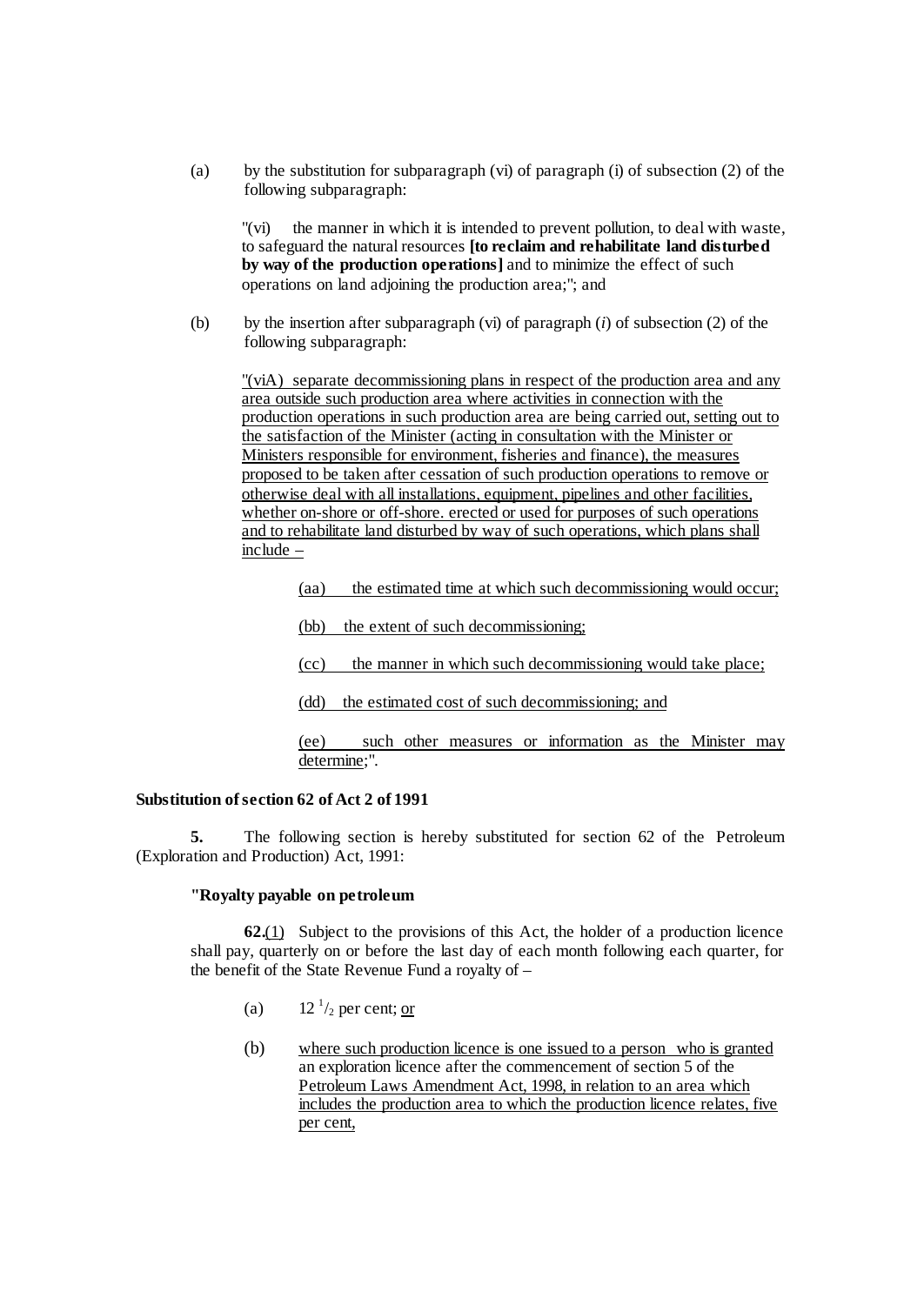on the market value, determined as provided in the terms and conditions of such licence, of petroleum produced and saved in the production area during each quarter.

(2) For purposes of the application of the provisions of paragraph (b) of subsection (1), an exploration licence which has been issued after the commencement referred to in that paragraph in substitution of an exploration licence issued before such commencement, shall be deemed to have been issued before such commencement.".

### **Amendment of section 67 of Act 2 of 1991**

**6.** Section 67 of the Petroleum (Exploration and Production) Act, 1991, is hereby amended by the substitution for paragraph (a) of subsection (1) of the following paragraph:

 $\alpha$  in the case of an exploration licence –

(i) 60 during the **[first four years]** period as determined or extended in terms of paragraph (a) of subsection (1) or paragraph (a) of subsection (2A) of section 30 of the licence;

(ii) 90 during the **[next two years]** period or periods as determined or extended in terms of paragraph (b) of subsection  $(1)$  or paragraph (b) of subsection (2A) of section 30 in respect of the first renewal of such licence;

(iii) 120 during the subsequent **[two years]** period or periods as determined or extended in terms of paragraph (b) of subsection (1) or paragraph (b) of subsection (2A) of section 30 in respect of the second renewal of the licence;

(iv) 150 during the subsequent period or periods as determined or extended in terms of paragraph (b) of subsection (1), read with paragraph (b) of subsection (2), or paragraph (b) of subsection (2A) of section 30 in respect of the third renewal of the licence;".

#### **Insertion of Part XA in Act 2 of 1991**

**7.** The following Part is hereby inserted after Part X of the Petroleum (Exploration and Production) Act, 1991:

# **"PART XA**

# **DECOMMISSIONING OF FACILITIES ON CESSATION OF PRODUCTION OPERATIONS**

# **Review, revision or amendment of decommissioning plans**

**68A.(1)** The holder of a production licence shall -

(a) review and, if necessary, revise the decommissioning plans referred to in section  $\frac{46(2)(i)(i)(\dot{x})}{46(2)(i)(\dot{x})}$  on a date one year before the estimated date on which 50 per cent of the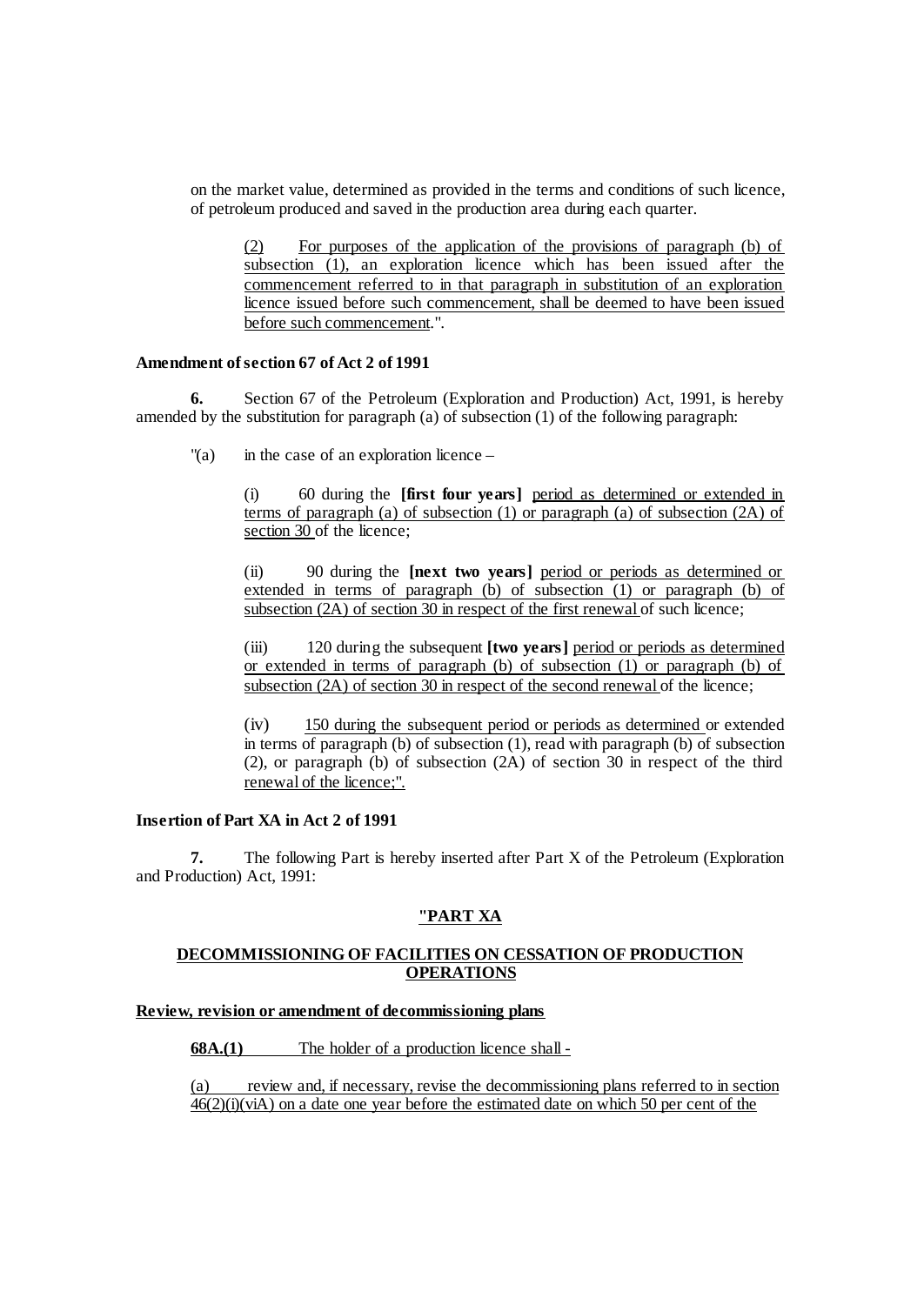estimated recoverable reserves of petroleum in the production area would have been produced; and

(b) submit such reviewed or revised decommissioning plan forthwith to the Minister for his or her approval.

(2) The Minister may, in consultation with the Minister or Ministers responsible for environment, fisheries and finance, approve a decommissioning plan submitted to him or her in tetms of subsection (1) or refer such reviewed or revised decommissioning plan back to the holder of the production licence concerned to make such amendments as the Minister may deem necessary.

(3) If the holder of a production licence referred to in subsection (1) -

(a) fails to comply with the provisions of subsection  $(1)$  or  $(2)$ , the Minister may by notice in writing addressed and delivered to such holder order such holder to review, revise or amend the decommissioning plan in question, within a period specified in such notice or such further period as the Minister may from time to time determine;

(b) fails to comply with an order made under paragraph (a), the Minister may cause such decommissioning plan to be reviewed, revised or amended and recover the costs incurred in connection with such review, revision or amendment from such holder.

(4) A decommissioning plan reviewed, revised or amended in terms of subsection (3)(b) shall for purposes of the provisions of this Act be deemed to be the decommissioning plan of the holder of the production licence concerned.

(5) (a) If any holder of a production licence is not satisfied with any decision taken by the Minister in terms of subsection (2) or (3)(b), the Minister shall, at the request of such holder, refer the decommissioning plan, as reviewed, revised or amended, to a person designated, after consultation with such holder, by the Minister by virtue of such person's special knowledge and experience in the field of petroleum production to advise him or her, at the expense of such holder, on such review, revision of amendment, whereupon, the Minister may reconsider any such decision in accordance with such advice.

(b) The holder of a production licence shall not be entitled to repeat a request for reconsideration in terms of paragraph (a) after the Minister has given his or her decision under that subsection.

#### **Establishment of trust funds by holders of production licences for purposes of decommissioning facilities on cessation of production operations**

**68B.** (1) The holder of a production licence shall, on a date determined by the Minister by notice in writing to such holder, which shall be a date not earlier than the date on which 50 per cent of the estimated recoverable reserves of petroleum in the production area would have been produced, establish a trust fund in accordance with the provisions of subsection  $(3)$  –

(a) into which shall be deposited annually, not later than 30 days after the end of each calendar year, such amount in such freely convertible currency as may be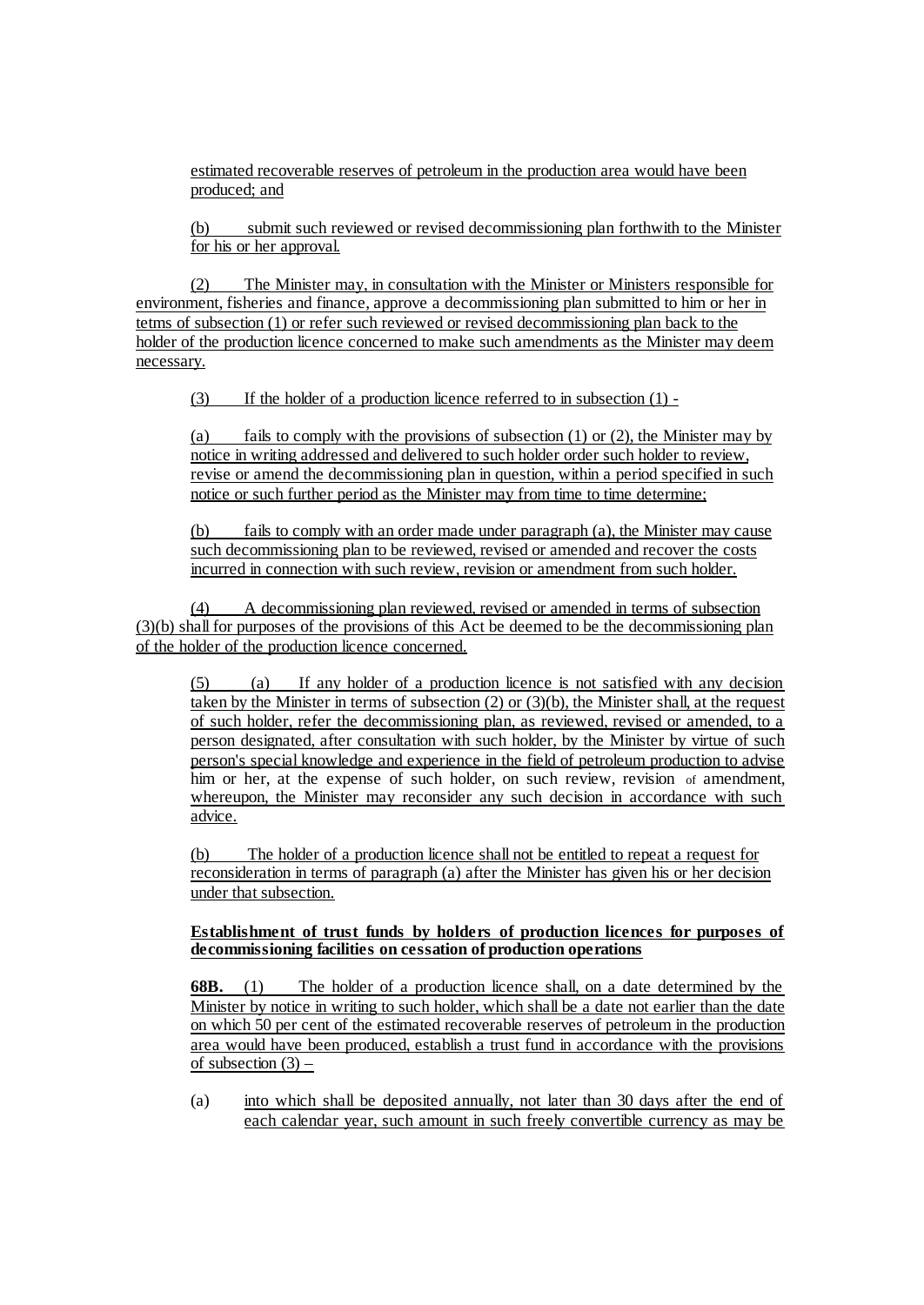determined by the board of trustees which, when accumulated with other amounts already paid into the fund, including interest earned on such amounts, and with the other amounts estimated to be paid into the fund in future years represents the estimated future costs of decommissioning the facilities in the production area on cessation of production operations in such area and the costs of the administration of the trust fund, and which shall be calculated in accordance with a formula, based on the 'levels of production, as may from time to time be determined by the Minister by notice in the Gazette; and

(b) out of which shall be paid the costs of such decommissioning and the costs of the administration of the affairs of the trust fund in such manner as may be prescribed in the trust deed.

(2) A separate trust fund shall be established *mutatis mutandis* in accordance with the provisions of subsection (1) in respect of the decommissioning of the facilities in any area outside the production area where facilities are used in connection with the production operations of the holder of the production licence in question.

Subject to the provisions of subsection  $(4)$ , the trust deeds establishing the trust funds referred to in subsections (1) and (2) shall be approved by the Minister after consultation with the Minister responsible for finance, and shall provide, subject to the provisions of this section, for -

- (a) the appointment and functions of a board of trustees in respect of each trust fund;
- (b) the winding up of each trust fund.

(4) (a) The trust funds referred to in subsections (1) and (2) shall each be managed by a board of trustees consisting of such equal number of persons, not fewer than four members, as may be determined by mutual agreement between the Minister and the holder of the licence concerned of which one-half shall be nominated by the Minister and the other half shall be nominated by the holder of the licence concerned.

(b) The Minister shall designate from amongst the members nominated by him or her one member who shall be the chairperson and another such member to be the vice-chairperson of the board of trustees.

- (5) A board of trustees referred to in subsection (4) shall –
- (a) open in respect of the trust fund a secure interest-yielding account at such reputable financial institution as may be determined by the board and approved by the Minister after consultation with the Minister responsible for finance;
- (b) review the state of the trust fund at least once a year;
- (c) determine, in accordance with the formula determined in terms of subsection  $(1)(a)$ , the amount to be deposited into the trust fund each year and notify the holder of the licence concerned in writing of the amount so determined;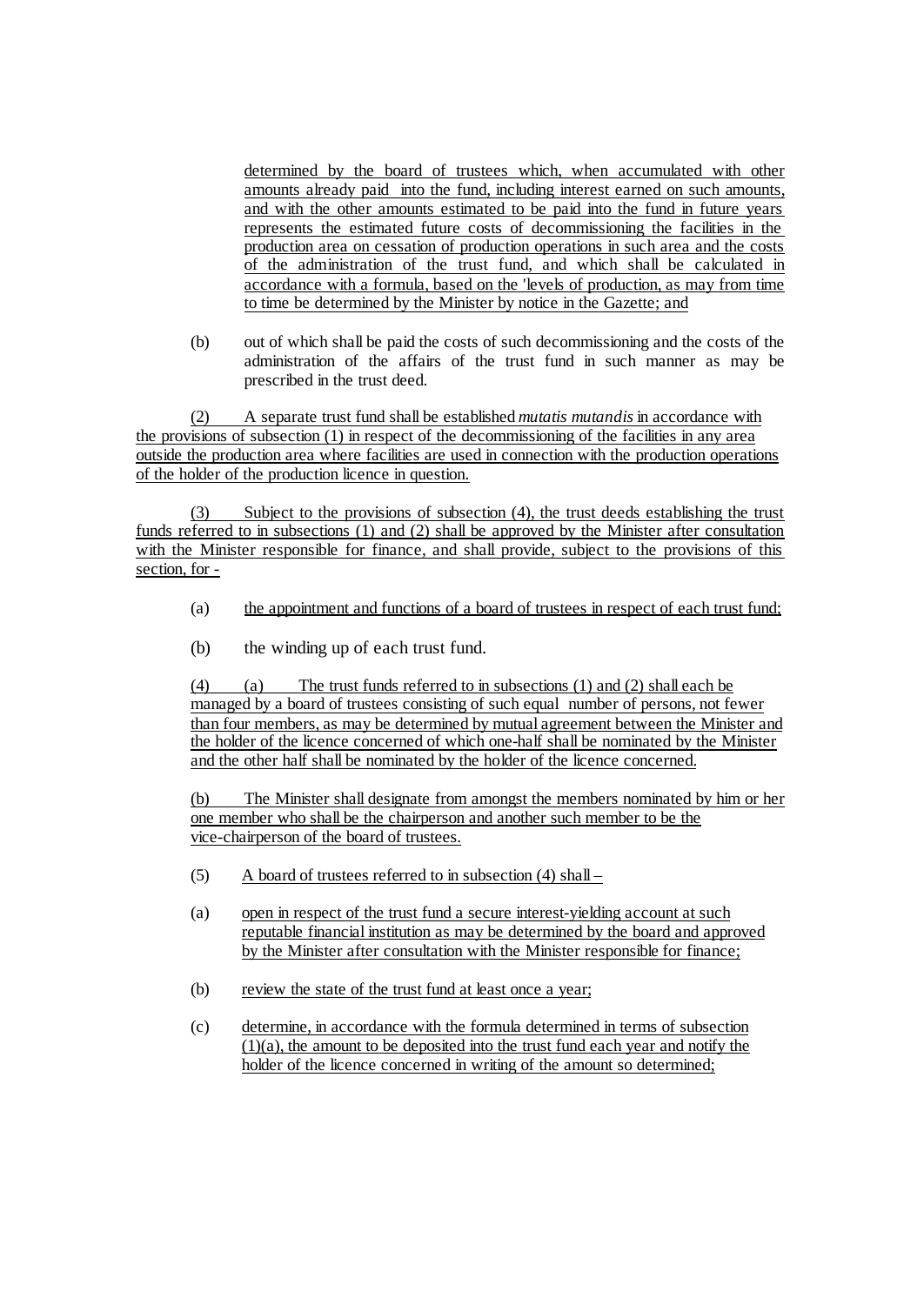(d) report to the Minister in such form as may be determined by the Minister within 30 days at the end of each calendar year on the state of the trust fund, and submit a copy of such report to the holder of the production licence concerned.

 $(6)(a)$  No amount other than -

- (i) an amount in respect of expenditure incurred in relation to the decommissioning of facilities in accordance with the decommissioning plan in the area in respect of which the trust fund has been established;
- (ii) the expenditure incurred in accordance with subsection (9); and
- (iii) the costs of the administration of the affairs of the trust fund,

shall be paid out of the trust fund.

(b) No expenditure referred to in paragraph  $(a)(i)$  shall be incurred as a charge against the trust fund, except with the prior approval of all the members of the board of trustees.

(c) No amounts shall be paid out of the trust fund without the approval of at least one member of the board nominated by the Minister and one such member nominated by the holder of the production licence in question.

(7) In the event of the winding up of a trust fund referred to in this section any claim against such fund in respect of expenditure incurred for purposes of the decommissioning in question shall rank *pari passu* and preferent to any other claim and abate in equal proportion.

(8) (a) The board of trustees referred to in subsection (4) shall meet at least once in every calendar year at such place and time as may be determined by the chairperson of the board.

(b) The majority of the members of the board shall form a quorum for a meeting of the board.

(c) A decision of the majority of the members present at a meeting of the board shall be a decision of the board: Provided that in the event of an equality of votes the chairperson shall have a casting vote in addition to his deliberative vote.

(9) The members of the board shall not receive any remuneration but may be paid out of the trust fund, at a tariff which may be determined by the board, their reasonable expenditure for travelling and subsistence actually incurred while engaged on the business of the board.

# **Exemption from taxes**

**68C.** No tax or levy on income imposed by or under any law other than the Petroleum Taxation Act, 199 1, shall be payable by a trust fund established in terms of section 68B.

# **Obligations and rights of holders of production licences in relation to decommissioning plans**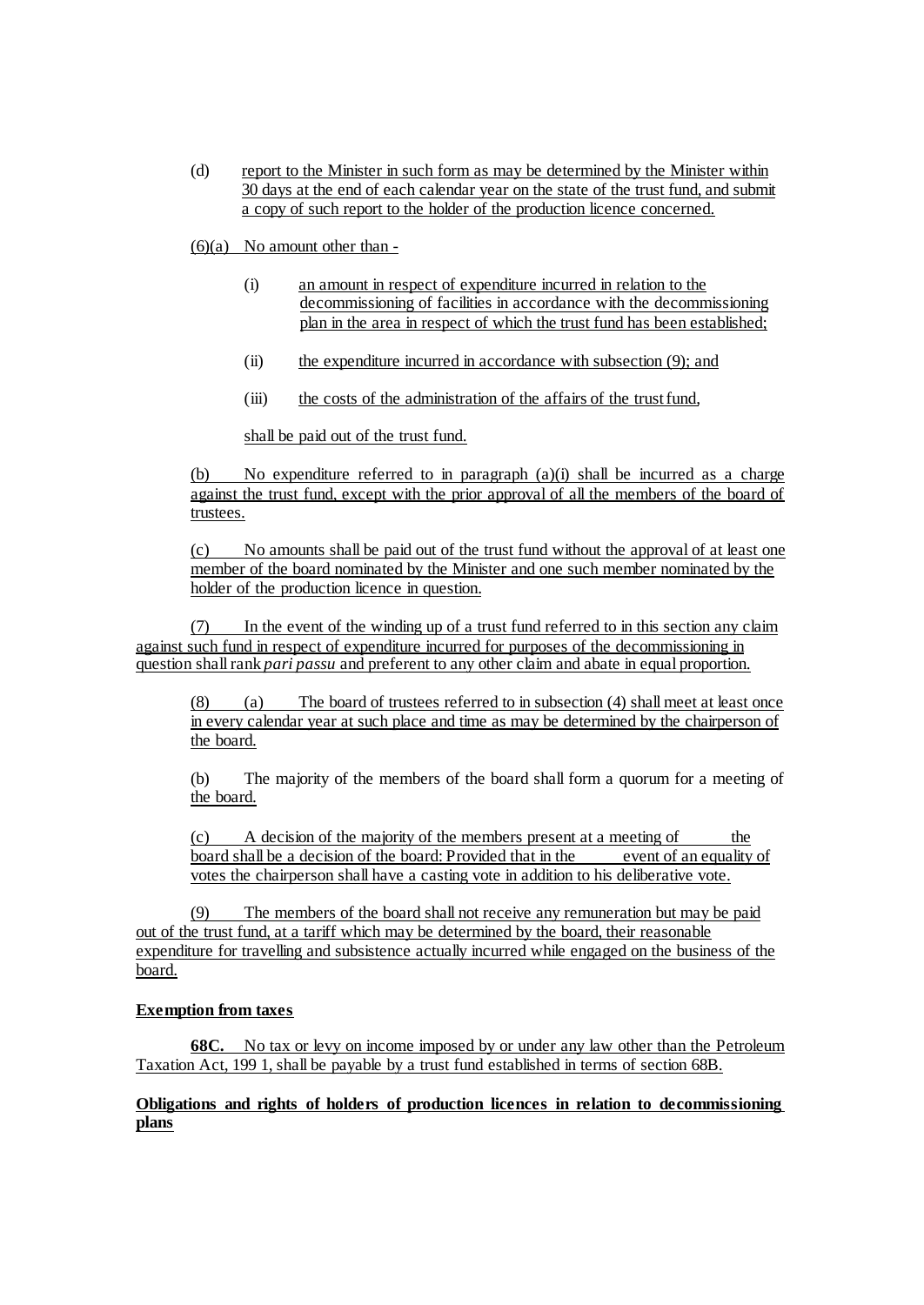**68D.** (1) The holder of a production licence shall, on cessation of production operations in the production area or any area outside such area where any facilities are used in connection with such production operations, act in accordance with the decommissioning plan prepared or, where applicable, revised or amended in terms of this Act in respect of any such area.

(2) If a holder of a production licence referred to in subsection (1) fails to comply with the provisions of that subsection, the Minister may cause such steps to be taken as may be necessary to comply with such holder's obligations in terms of the decommissioning plan in question, and may recover the costs incurred in connection with such decommissioning from the relevant trust fund established in terms of section 68B.

(3) The holder of a production licence shall -

(a) be responsible for meeting the full costs of decommissioning in accordance with the decommissioning plan, notwithstanding that there may be a shortfall between such full costs and the accumulated amount in the trust fund;

(b) be entitled to receive payment of any surplus in the trust fund in question after all expenditure in relation to the decommissioning of facilities has been paid, less such amount as may be payable on such surplus in terms of the provisions of the Petroleum (Taxation) Act 1991 (Act No. 3 of 1991).

# **Application of this Part**

**68E.** The provisions of this Part shall not be construed as exempting the holder of a production licence from any other provision of this Act relating to the cessation of production operations in any production area and the removal of, or other manner of dealing with, any installations, equipment, pipelines or other facilities from such area or any other area where such facilities are used connection with the production operations of the holder of the production licence in question.".

#### **Amendment of section 1 of Act 3 of 1991**

**8.** Section 1 of the Petroleum (Taxation) Act 1991, is hereby amended -

(a) by the substitution for paragraph (a) of the definition of "net cash receipts" of the following paragraph:

"(a) all allowable deductions other than a deduction referred to in section  $8(a)(iv)$  as if they were, in the case of exploration expenditure and development expenditure referred to in **[sections]** section 9, excluding subsection (1)(aA) thereof, and section 10, excluding subsection  $(1)(aA)$  thereof, allowed in the year in which such exploration expenditure and development expenditure were actually incurred;"; and

(b) by the substitution for the definition of "the Price Index" of the following definition: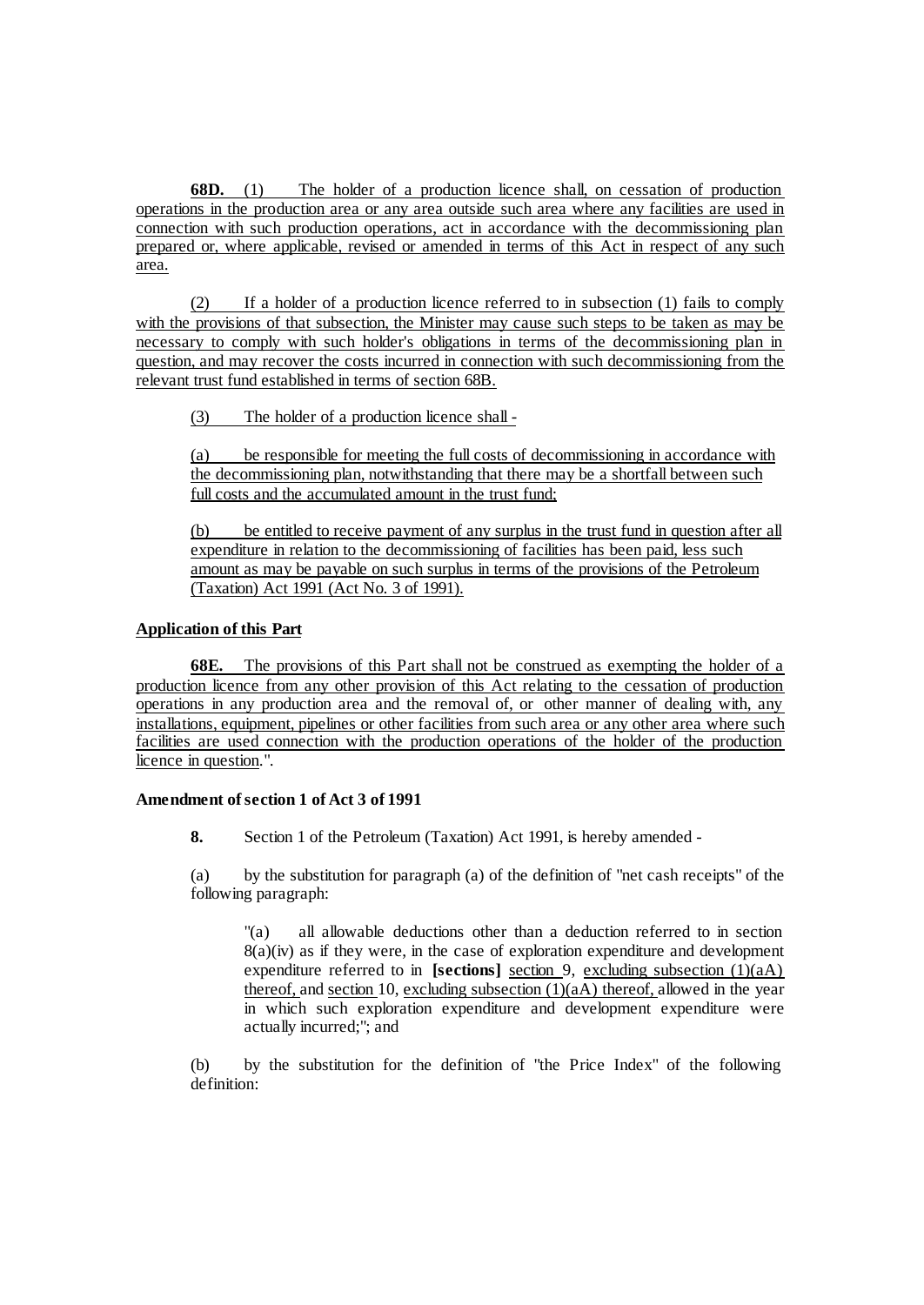"'the Price Index' means the value of the United States Industrial Goods Producer Price Index reported for the first time **[in]** for the tax year in question in the monthly publication of the International Monetary Fund known as *'International Financial Statistics'* in the section titled *'Price, Production, Employment"';.*

#### **Substitution of section 6 of Act 3 of 1991**

**9.**(1) The following section is hereby substituted for section 6 of the Petroleum (Taxation) Act, 1991:

#### **"Rate of petroleum income tax**

**6.** The rate of petroleum income tax to be levied shall be **[42]** 35 per cent of the taxable income received by or accrued to or in favour of any person from a licence area in connection with exploration operations, development operations or production operations in any tax year carried out in such licence area.".

(2) Subsection (1) shall come into operation on the commencement of the first ensuing tax year after the commencement of this Act.

### **Amendment of section 8 of Act 3 of 1991**

**10.** Section 8 of the Petroleum (Taxation) Act 199 1, is hereby amended -

(a) by the substitution for subparagraph (xii) of paragraph (a) of the following subparagraph:

"(xii) the restoration of a licence area, or any part thereof, after cessation of exploration operations **[development operations or production operations]** in such licence area to the extent to which such expenditure may, by virtue of any term and condition of a licence issued in respect of such area, be allowed as a deduction in determining such person's taxable income;"; and

(b) by the addition of the following paragraph:

 $''(d)(i)$  the amount calculated in accordance with the formula referred to in section 68B(1)(a) of the Petroleum (Exploration and Production) Act, 1991 (Act 2 of 1991), and deposited in the tax year concerned in the trust fund referred to in that section; and

in the tax year in which decommissioning has bee completed, the shortfall referred to in section  $68D(3)(a)$  of the Petroleum (Exploration and Petroleum) Act. 1991.".

# **Amendment of section 9 of Act 3 of 1991**

**11.** Section 9 of the Petroleum (Taxation) Act 199 1, is hereby amended by the insertion in subsection (1) of the following paragraph after paragraph (a):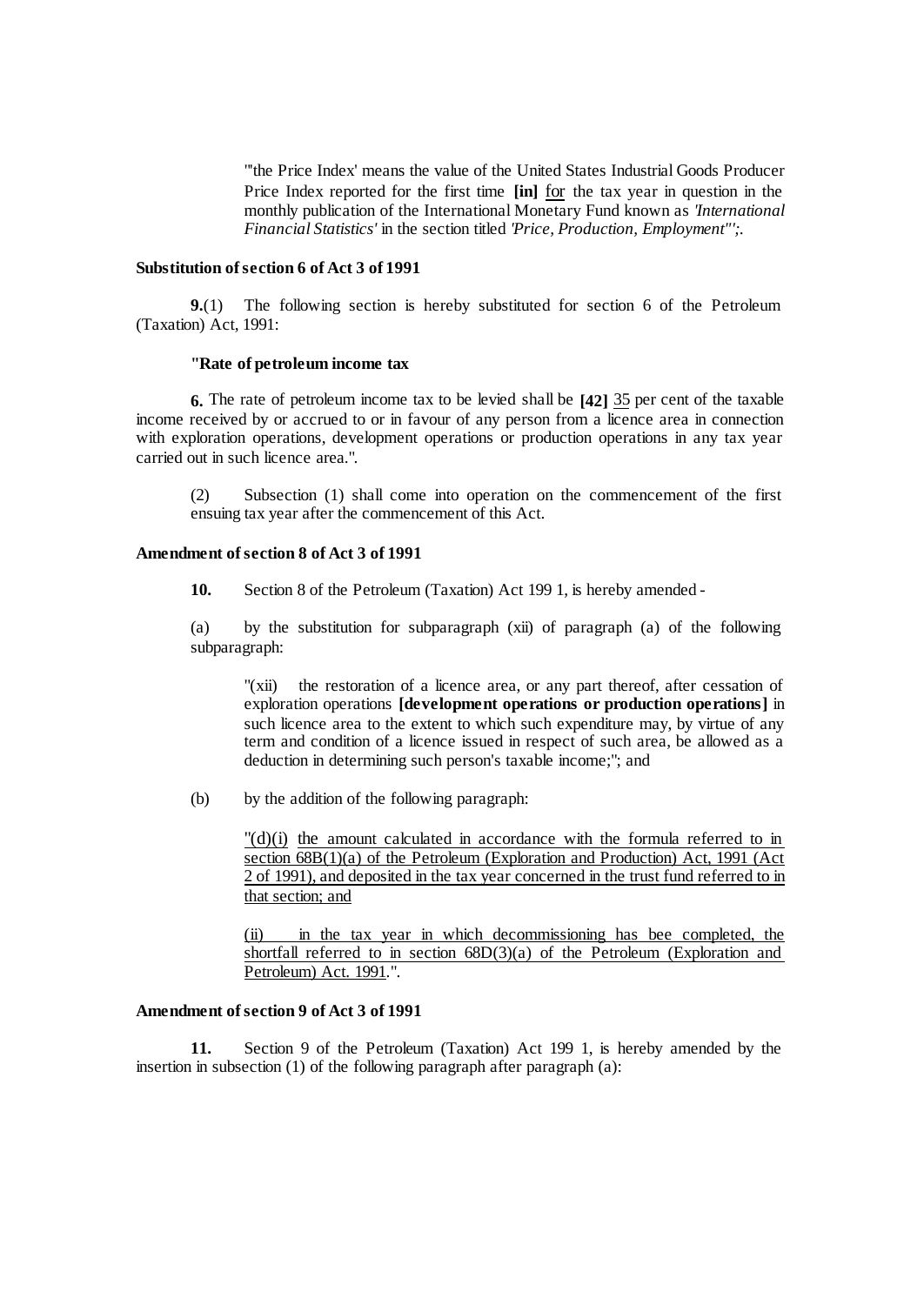"(aA) in any year of production after the commencement of section 11 of the Petroleum Laws Amendment Act, 1998, in addition to the exploration expenditure referred to in paragraph (a)(i), any exploration expenditure incurred by the holder of the licence in question in respect of any other licence area or areas in which no gross income was received by or accrued to or in favour of such holder in connection with exploration operations in such other licence area or areas during that year of production or any earlier year of production after such commencement: Provided that where gross income is received by or accrued to or in favour of the person concerned in respect of a second or more than two licence areas, a portion of the exploration expenditure incurred in the other licence areas where there is no gross income shall be allowed in the proportion that the gross income so received or accrued, less the amounts deducted in terms of section 8 in respect of such gross income relating to each such area, bears to the total of all such gross income less section 8 deductions from all such areas in the year;"

#### **Amendment of section 10 of Act 3 of 1991**

**12.** Section 10 of the Petroleum (Taxation) Act, 1991, is hereby amended by the insertion of the following paragraph after paragraph (a):

 $\mathbb{P}(aA)$  in addition to the exploration expenditure referred to in paragraph (a), any exploration expenditure incurred in any tax year after the year of production by the holder of the licence in question in respect of any other licence area or areas in which no gross income was received by or accrued to or in favour of such holder in connection with exploration operations in such other licence area or areas during that tax year: Provided that where gross income is received by or accrued to or in favour of the holder concerned in respect of a second or more than two licence areas, a portion of the exploration expenditure incurred in the other licence areas where there is no gross income shall be allowed in the proportion that the gross income so received or accrued, less the amounts deducted in terms of section 8 in respect of such gross income relating to each such area, bears to the total of all such gross income less section 8 deductions from all such areas in the year;".

#### **Amendment of section 14 of Act 3 of 1991**

**13.** Section 14 of the Petroleum (Taxation) Act, 199 1, is hereby amended by the substitution for subsection (2) of the following subsection:

"(2) Any expenditure, including expenditure in respect of rent, incurred by a person in the tax year outside Namibia in respect of general administration and management of the business of the person referred to in section  $8(a)(xi)$  and capital expenditure referred to in paragraph (f) of the definition of 'development expenditure' and paragraph (f) of the definition of 'exploration expenditure' in section 1, shall, if otherwise an allowable deduction under this Act, be allowed as a deduction only to the extent to which provision is made in any term and condition of a **[production]** licence or, if no such term and condition exists, to such extent as the Permanent Secretary may consider such expenditure to be just and reasonable having regard to the amount of such expenditure or to such amount and the extent and nature of the exploration operations, development operations or production operations carried out by such person.".

#### **Amendment of section 16 of Act 3 of 1991**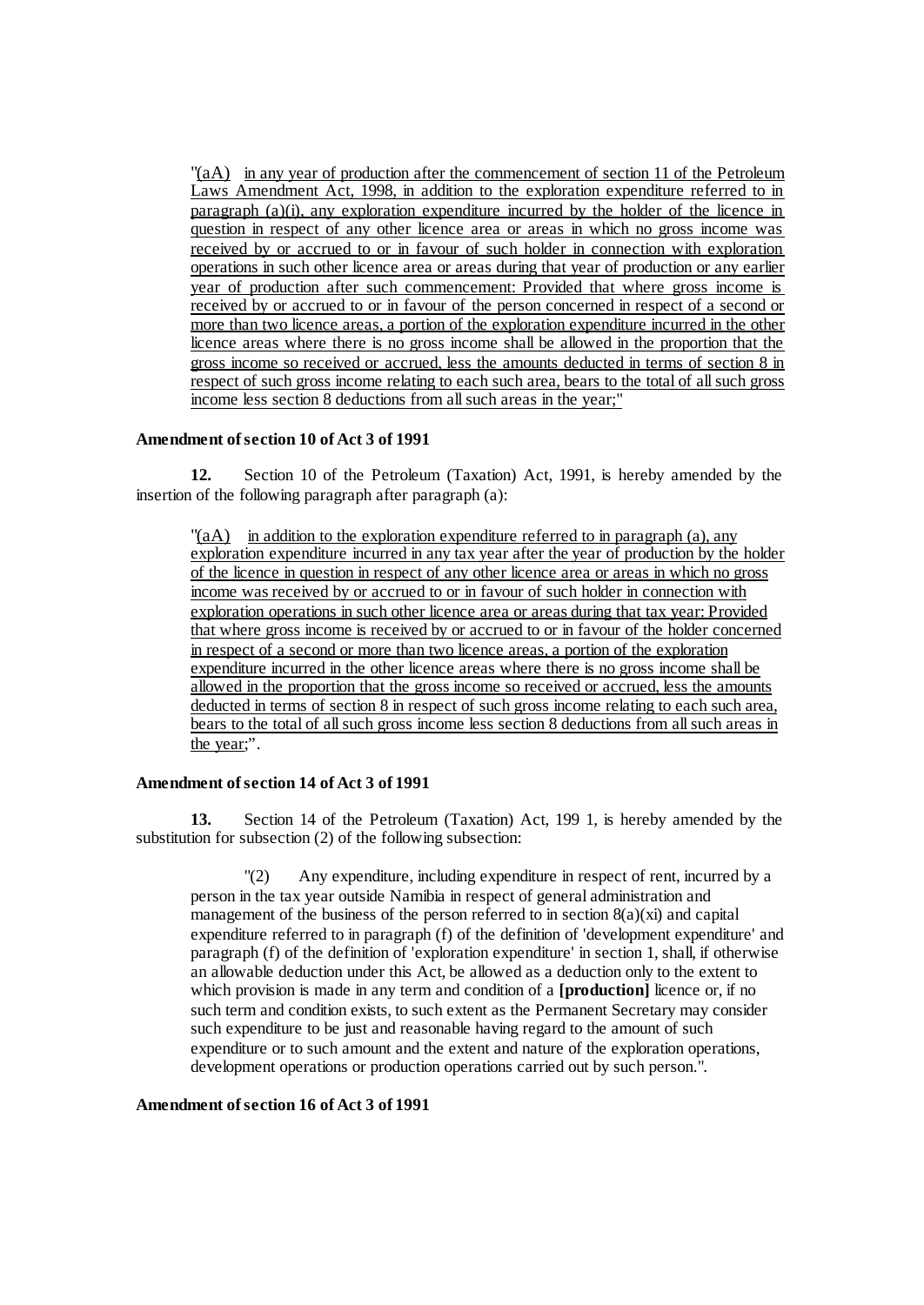**14.** Section 16 of the Petroleum (Taxation) Act, 1991, is hereby amended by the substitution for subsection (1) of the following subsection:

"(1) Any allowable deduction which may in terms of different provisions of this Act be allowed in respect of a person as a deduction, whether it may be so allowed in respect of one or more tax years or not, shall not be allowed as a deduction on more than one occasion.".

### **Amendment of section 19 of Act 3 of 1991**

**15.** Section 19 of the Petroleum (Taxation) Act, 1991, is hereby amended -

(a) by the substitution in subsection (2) for subparagraph (ii) of paragraph B of the formula of the following subparagraph:

"(ii) plus the average change, expressed in a percentage, during such tax year in the annual average level of the Price Index or such other price index so expressed, as may be determined in respect of such licence area by mutual agreement between the Minister and **[such person]** the holder or holders of the licence in question and made known by the Permanent Secretary by notice in the *Gazette;* and"; and

(b) by the substitution in subsection (2) for paragraph C of the formula of the following paragraph:

"C, represents the net cash receipts of **[such person]** the holder or holders of the licence in question in relation to such licence area for such tax year.".

### **Amendment of section 21 of Act 3 of 1991**

**16.** Section 21 of the Petroleum (Taxation) Act, 1991, is hereby amended by the substitution for paragraph (a) of the following paragraph:

"(a) if the first accumulated net cash position is in respect of the tax year expressed in a positive amount, be determined at the rate of such percentage of such positive amount as may be determined in accordance with the formula –

$$
\frac{56,5-N) \times P}{(P-N)}
$$

in which formula –

N, represents the rate at which petroleum income tax is leviable in terms of section 6 or 56,5 per cent, whichever is the lower;

P, represents 100 percent,

or. in the case of a production licence issued as provided in section  $62(1)(b)$  and (2) of the Petroleum (Exploration and Production) Act, 1991, in accordance with the formula -

51,25 - N) x P,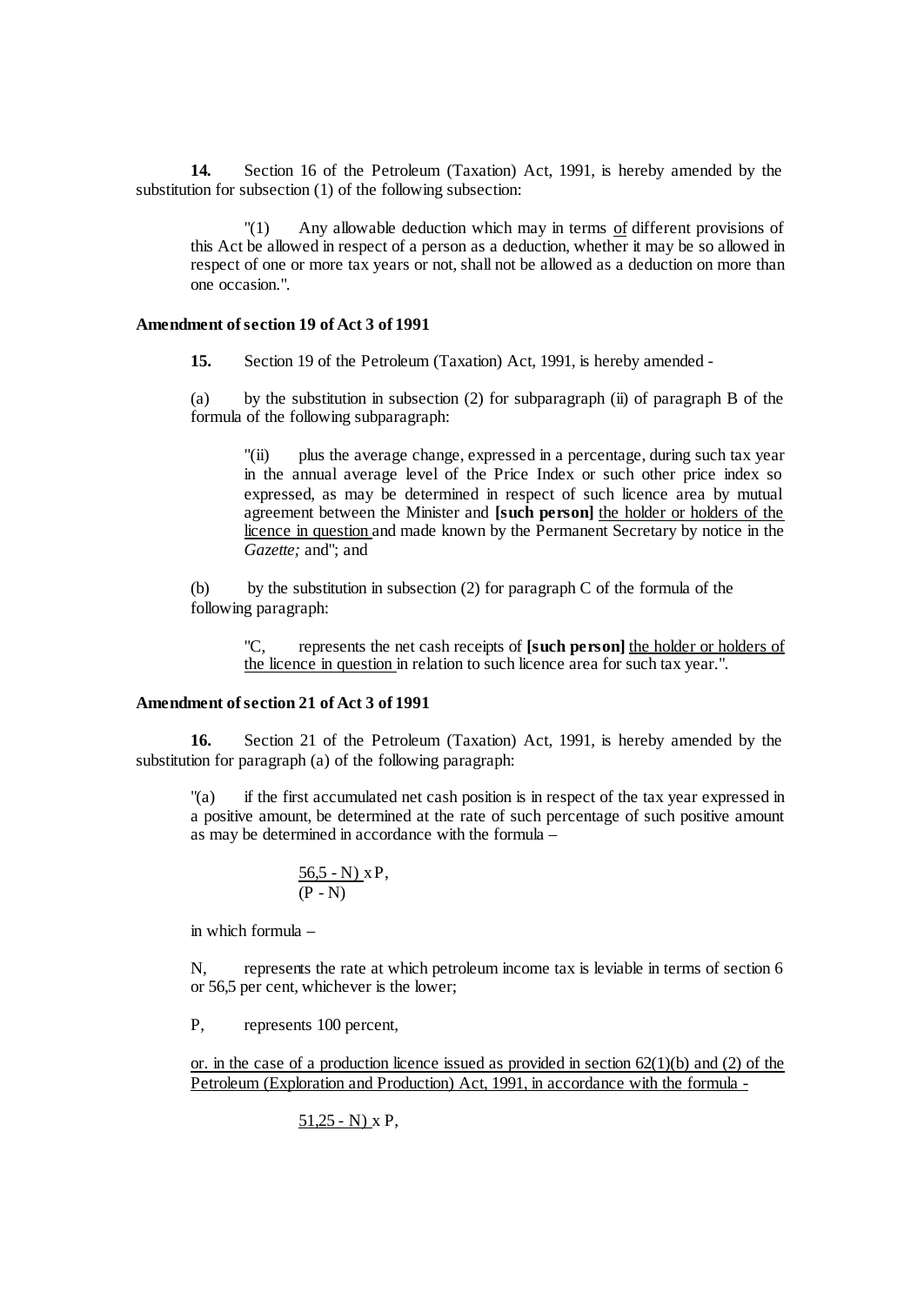$(P - N)$ 

in which formula

N, represents the rate at which petroleum income tax is leviable in terms of section 6 or 51,25 per cent, whichever is the lower;

P represents 100 percent;".

# **Amendment of section 22 of Act 3 of 1991**

**17.** Section 22 of the Petroleum (Taxation) Act, 1991, is hereby amended by the substitution for paragraph (a) of the following paragraph:

"(a) a petroleum agreement which provides for the modification of any provision of this Part in relation to -

(i) production sharing **[or participation in any such production sharing];**

(ii) participation by the National Petroleum Corporation of Namibia in exploration operations or production operations as provided in section 8(1)(a) or (b) of the Petroleum (Exploration and Production) Act. 1991 (Act 2 of 1991);".

# **Insertion of Part IIIA in Act 3 of 1991**

**18.** The following Part is hereby inserted after Part HI of the Petroleum (Taxation) Act, 1991:

# **"PART IIIA**

# **TAX ON REFUNDS OF SURPLUS AMOUNTS IN TRUST FUNDS REFERRED TO IN SECTION 68D(3) OF THE PETROLEUM (EXPLORATION AND PRODUCTION) ACT, 1991 (ACT 2 OF 1991)**

# **Tax on surplus amounts in trust funds**

**22A**. (1) In the tax year in which decommissioning of facilities has been completed, there shall be paid for the benefit of the State Revenue Fund by the holder of a production licence in respect of whose production operations a trust fund has been established in terms of section 68B of the Petroleum (Exploration and Production) Act, 1991 (Act 2 of 1991), a tax on any surplus amount in such trust fund, comprising the aggregate of –

(a) an amount determined by applying to such surplus the rate applicable to such holder in respect of petroleum income tax in terms of section 6; and

(b) an amount determined by applying to such surplus amount, less the amount determined in terms of paragraph (a), the highest rate, as ascertained from the Permanent Secretary, of additional profits tax paid by such holder in terms of section 21 during the period during which such holder made annual contributions to that trust fund in terms of section 68B of the Petroleum (Exploration and Production) Act, 1991 (Act 2 of 1991).